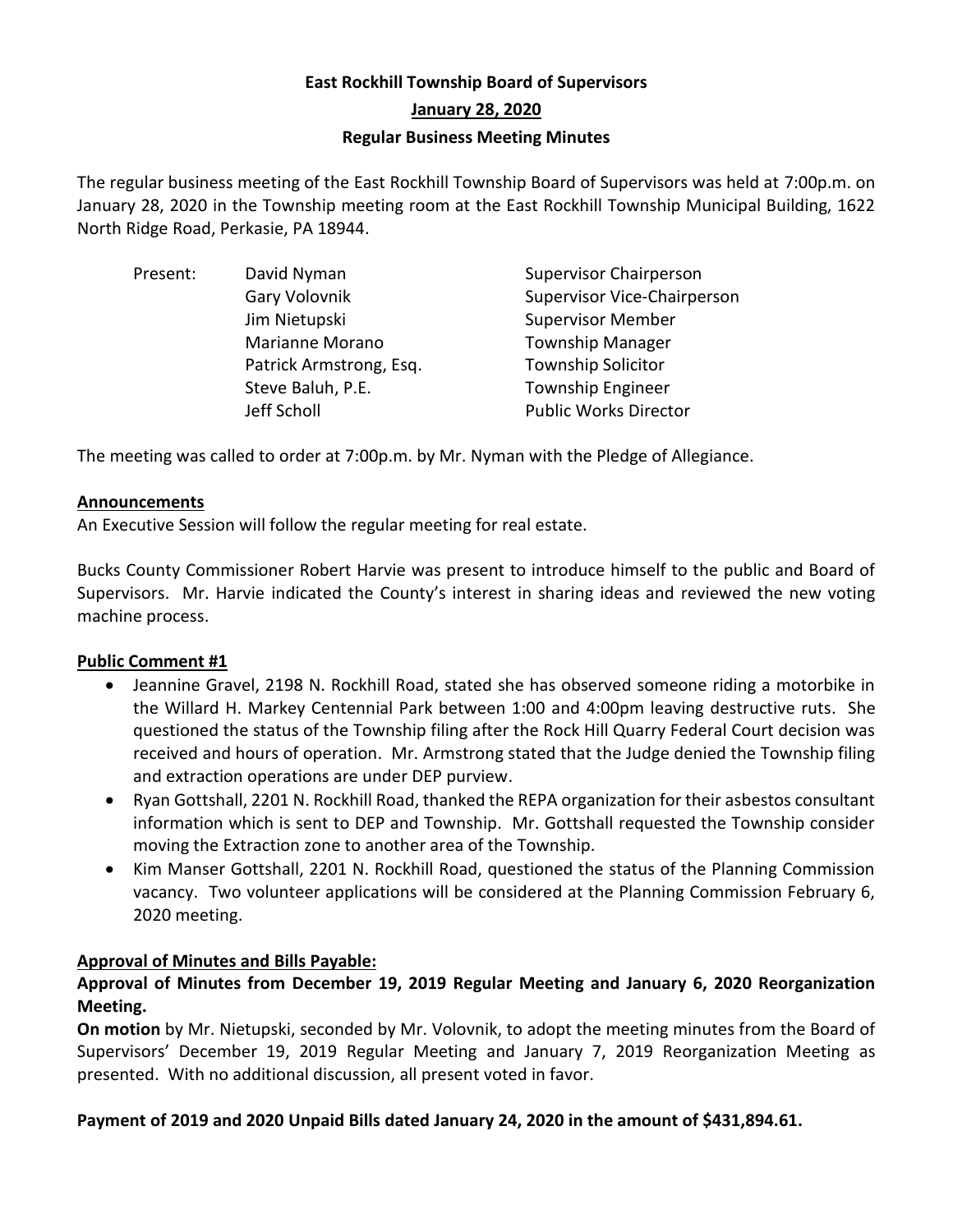East Rockhill Township Board of Supervisors January 28, 2020 Minutes P a g e | 2 of 5

**On motion** by Mr. Volovnik, seconded by Mr. Nietupski, to approve payment of the 2019 Bills List dated January 24, 2020 in the amount of \$42,216.76 as presented. With no additional discussion, all present voted in favor.

**On motion** by Mr. Nietupski, seconded by Mr. Volovnik, to approve payment of the 2020 Bills List dated January 24, 2020 in the amount of \$389,677.85 as presented. With no additional discussion, all present voted in favor.

# **Planning Commission Report: Anne Fenley**

Ms. Fenley shared highlights of the 2019 Annual Planning Commission Report.

**On motion** by Mr. Nietupski, seconded by Mr. Volovnik, to approve the Planning Commission Report. With no additional discussion, all present voted in favor.

# **Pennridge Wastewater Treatment Authority Report: David Nyman**

The December 9, 2019 Pennridge Wastewater Treatment Authority minutes and December 2019 flows are on file. At the January 27, 2020 meeting the Board held reorganization.

**On motion** by Mr. Volovnik, seconded by Mr. Nietupski, to approve the Pennridge Wastewater Treatment Authority Report. With no additional discussion, all present voted in favor.

# **Pennridge Regional Police Commission Report: Officer DiGiovanni**

Officer DiGiovanni shared the December 2019 Pennridge Regional Police activity report. The report is on file.

**On motion** by Mr. Nietupski, seconded by Mr. Volovnik, to approve the Police Commission Report. With no additional discussion, all present voted in favor.

# **Pennridge Area Coordinating Committee Report: David Nyman**

Mr. Nyman reviewed the January 23, 2020 PACC notes. The meeting notes are on file. **On motion** by Mr. Volovnik, seconded by Mr. Nietupski, to approve the Pennridge Area Coordinating Committee report. With no additional discussion, all present voted in favor.

# **Township Manager's Report: Marianne Morano**

**Introduction of Arlo Eby**. Mr. Eby was present to introduce himself as a candidate for the Zoning Hearing alternate position. The volunteer application and resume were provided to the Board.

**On motion** by Mr. Nietupski, seconded by Mr. Volovnik, to appoint Arlo Eby as a Zoning Hearing Board alternate. With no additional discussion, all present voted in favor.

# **Elected Auditor Appointment.**

**On motion** by Mr. Volovnik, seconded by Mr. Nietupski, appointing Karen Chellew as Elected Auditor for a term expiring December 31, 2021. With no additional discussion, all present voted in favor.

# **Recognition of Nancy Booz.**

Mr. Nyman read a resolution recognizing Nancy Booz's 40 years of service on the Planning Commission.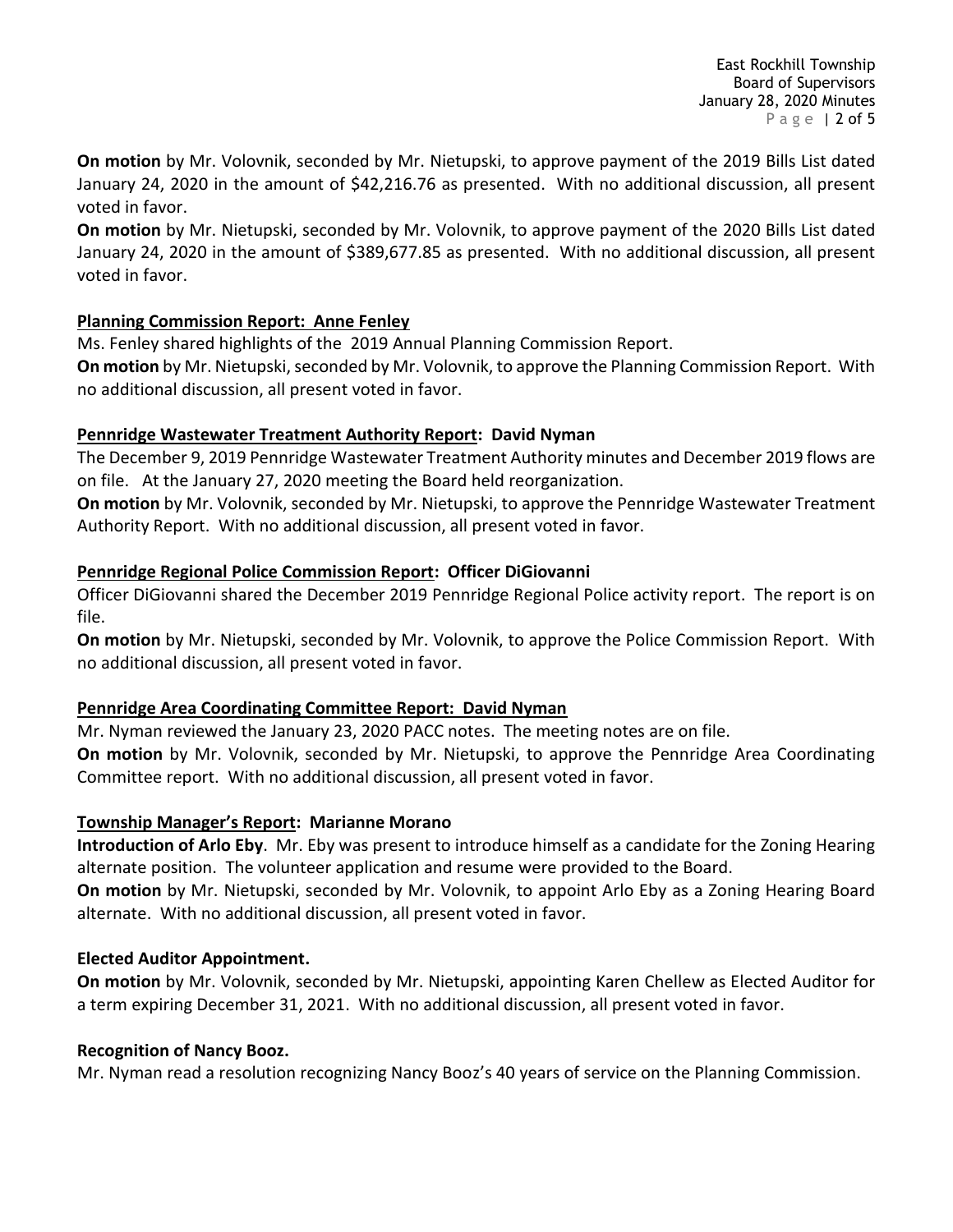East Rockhill Township Board of Supervisors January 28, 2020 Minutes P a g e | 3 of 5

**On motion** by Mr. Volovnik, seconded by Mr. Nietupski, to adopt **Resolution 2020-04** recognizing and commending Nancy Booz for her 40 years of service on the East Rockhill Township Planning Commission as presented. With no additional discussion, all present voted in favor.

#### **Destruction of Specific Township Records.**

**On motion** by Mr. Nietupski, seconded by Mr. Volovnik, to adopt **Resolution 2020-05** approving the destruction of specific Township records as presented. With no additional discussion, all present voted in favor.

**Final Approval of 2020 Projects.** The consensus of the Board was to have the Willard H. Markey sign and Township office sign have a sign rider for the seasonal golf driving range and fire substation.

**On motion** by Mr. Volovnik, seconded by Mr. Nietupski, to grant final approve of 2020 projects and equipment as presented. With no additional discussion, all present voted in favor.

**2019 Manger Overview.** Mrs. Morano cited her 2019 Overview which had been provided to the Board of Supervisors and in the public packets. The report is posted to the Township website.

**Right-of-Way Sign Request.** The Appalachian Mountain Club has requested on-road bike route signs on Axe Handle, Clymer and Richlandtown Roads and the donation of public works time to install the signs. Safety concerns were noted that the requested roads are narrow country roads with no shoulder and the state law requires four feet cushion around bicyclists. Consensus of the Board was to not promote an unsafe bike route and request alternative routes for consideration.

**On motion** by Mr. Nietupski, seconded by Mr. Volovnik, to approve the Township Manager Report. With no additional discussion, all present voted in favor.

#### **Public Works Report: Jeff Scholl**

Mr. Scholl updated the Board on Public Works activities for December 2019. Of note, the road mowing tractor needs a transmission repair that is estimated to cost up to \$18,000 and a clutch replacement will occur at the same time. Mr. Scholl will be attending a low volume course in April to be eligible to apply for grants on low volume roads. The report is on file.

**On motion** by Mr. Volovnik, seconded by Mr. Nietupski, to approve the Township Public Works Report. With no additional discussion, all present voted in favor.

#### **Engineer Report: Steve Baluh, P.E.**

# **Wood's Edge Subdivision Release of Escrow Voucher #12.**

**On motion** by Mr. Nietupski, seconded by Mr. Volovnik, to approve Authorization Voucher Number 12 dated January 7, 2020 payable to C. Robert Wynn Associates in the amount of \$300.01 for construction observation and escrow administration from December 1, 2019 to December 31, 2019. With no additional discussion, all present voted in favor.

# **Report on Pennsylvania Department of Environmental Protection Act 537 Sewage Facilities Planning.** A

DEP letter and meeting minutes were provided to the Board citing DEP concern about long term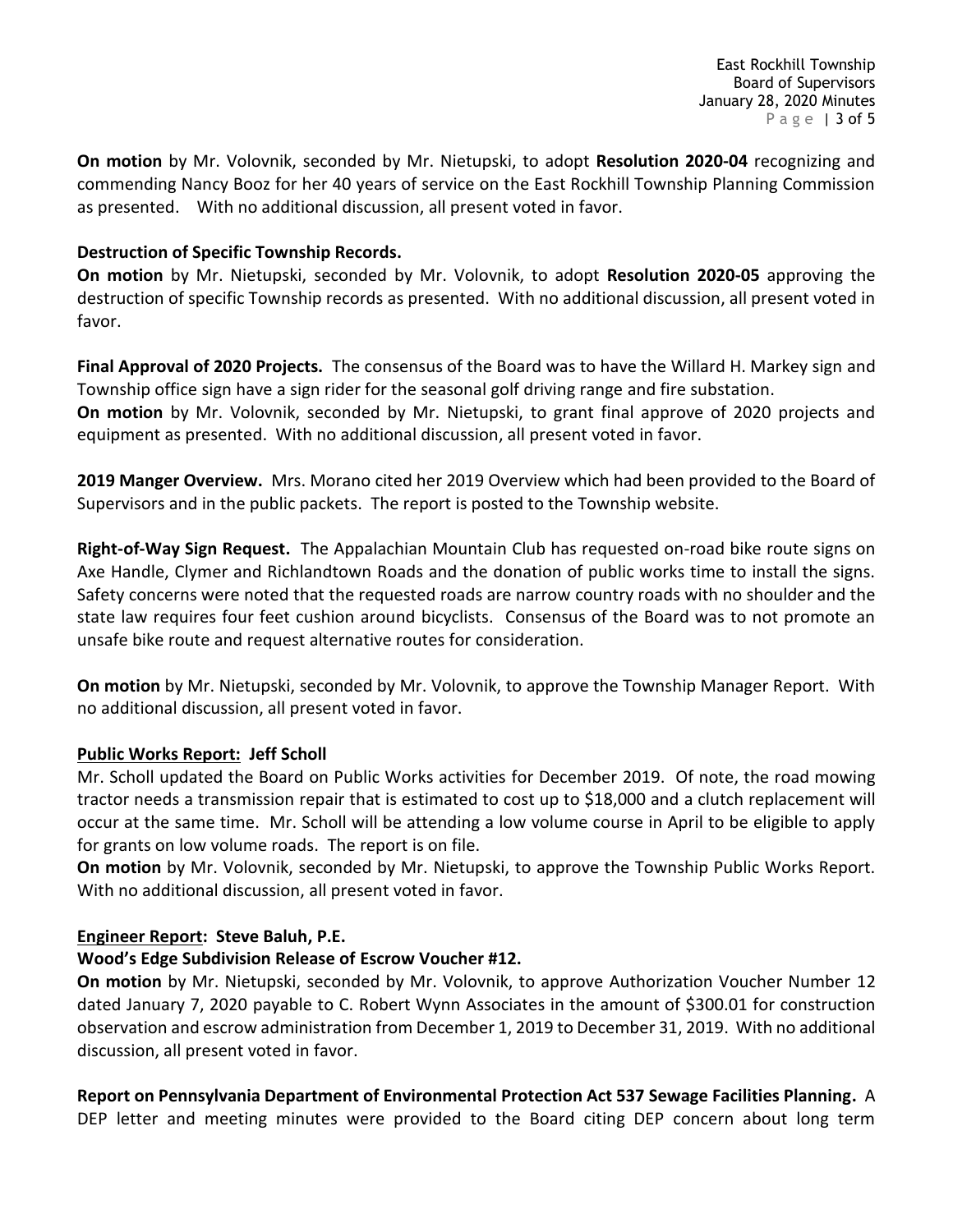maintenance of private septic systems and requesting an amendment to the Township Act 537 plan. It was noted no grant monies are available for the update and an update to the entire Act 537 plan would cost over \$100,000.00 which DEP could require. Mr. Baluh will provide a proposal for the February meeting.

**Subdivision Plan Review Status.** Review dated January 3, 2020 is in the Board's packets. No action is necessary.

**On motion** by Mr. Volovnik, seconded by Mr. Nietupski, to accept the Township Engineer report. With no additional discussion, all present voted in favor.

### **Solicitor Report: Patrick Armstrong, Esq.**

### **Freier Lot Line Easement Agreements.**

**On motion** by Mr. Volovnik, seconded by Mr. Nietupski, to approve the Chairperson to execute the Easement Agreements for tax map parcels 12-008-118 and 12-008-119-01 as presented. With no additional discussion, all present voted in favor.

### **Municipal Office Addition and Renovation Contracts.**

Mr. Armstrong advised the Board that contracts are close to being in final form.

**On motion** by Mr. Nietupski, seconded by Mr. Volovnik, to authorize a Board of Supervisor to execute the Municipal Office Addition and Renovation Contracts according to the accepted bids. With no additional discussion, all present voted in favor.

Mr. Armstrong requested an executive session to discuss an enforcement action he and Mrs. Morano recently attended.

**On motion** by Mr. Volovnik, seconded by Mr. Nietupski, to accept the Township Solicitor report. With no additional discussion, all present voted in favor.

#### **Department and Emergency Services Reports**

**On motion** by Mr. Nietupski, seconded by Mr. Volovnik, to acknowledge receipt of the Department and Service Reports. With no additional discussion, all present voted in favor. Copies are on file.

#### **New or Other Business – Supervisors' Items**

There was none.

# **Public Comment #2:**

- Joanne Kater, 1710 West Rock Road, asked if anything has happened at the Rock Hill Quarry. A trial date is scheduled for March 2, 2020 for the asphalt plant use and the DEP cessation order remains in effect.
- Jeannine Gravel, 2198 N. Rockhill Road, asked if the Bucks County Judge is aware of asbestos at the Rock Hill Quarry and the amount of stone that would need to be brought in to run the asphalt plant use if extraction on the site was not taking place.